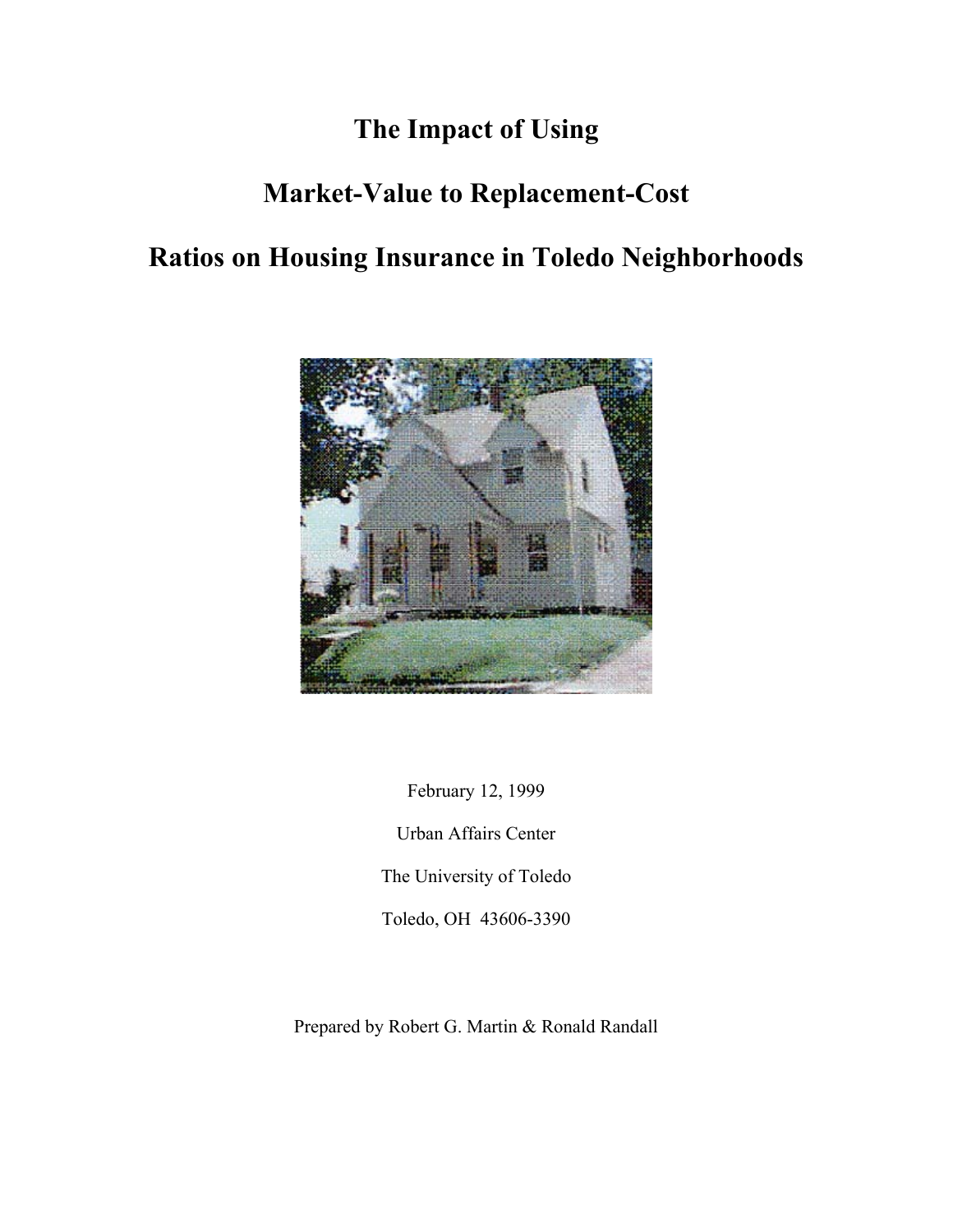This report examines the use of guidelines based on a market-value to replacement-cost ratio as criteria to qualify for purchasing replacement-cost housing insurance in White and African American neighborhoods in the City of Toledo. The research question addressed is whether adhering to such guidelines has a disparate impact on, or systematically disadvantages, homeowners in African-American (AA) neighborhoods compared to white (WH) neighborhoods in the City of Toledo?

### **Definitions**

- African-American (AA) neighborhoods consist of all census tracts with black populations over 50 percent.
- White (WH) neighborhoods consist of all census tracts with black populations under 9 percent.

## **Methodology**

The methodology employed to asses the impact of market-value to replacement-cost guidelines was a five step process.

- 1. A stratified random sample of properties was drawn from the AA and the WH census block groups.
- 2. An on-site review was completed on each of the properties to determine the construction class categories required to utilize the Boeckh<sup>1</sup> replacement-cost system and a photograph was taken of each property.
- 3. The data from the field notes were entered into the Boeckh program and the data were reviewed by examining the photographs.
- 4. The replacement-cost numbers were extracted from the Boeckh program and market-value was added from the auditor's files.
- 5. An analysis of the data was completed.

<sup>1</sup> <sup>1</sup> Boeckh Residential Valuation System is a method developed by the E.H. Boeckh company to determine the cost of replacing residential property. It is both a manual system and a computer program.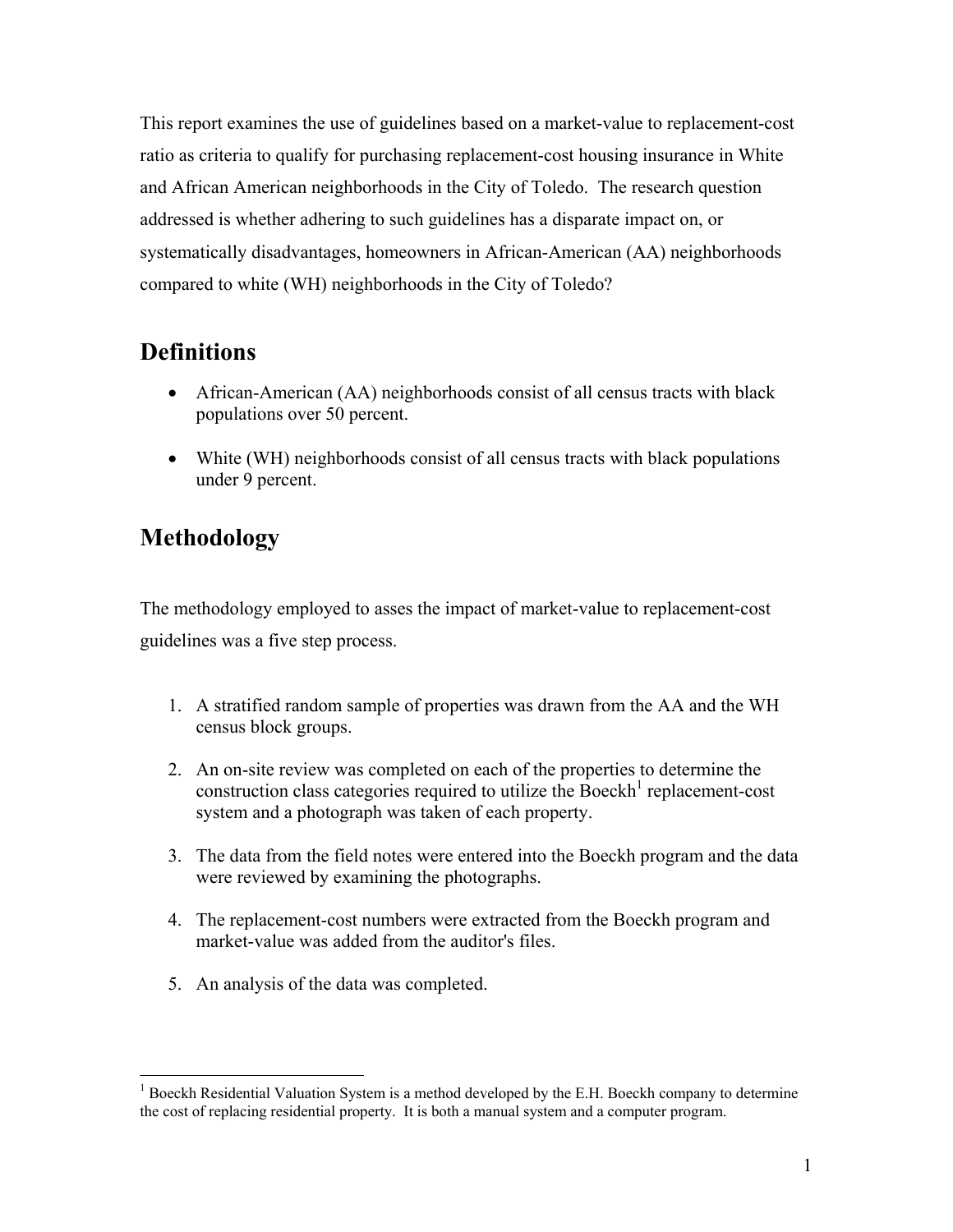#### **Sampling**

A stratified random sampling procedure was employed which gave every house in the AA neighborhoods an equal chance of being selected, and every house in the WH areas an equal chance of being selected.

First, a random sample of 30 census block groups was drawn from all of the WH census block groups and then the same was done for the AA census block groups. Second, all the houses in the 30 WH census block groups were arrayed in a list and a separate list was prepared for the houses in the 30 AA census block groups. Finally, a selection number for each group was randomly assigned to select a sample of slightly over 350 houses for each group in order to assure a valid sample of approximately 300 houses in each group.

#### **Requirements for using the Boeckh Program**

The field staff traveled to each of the 600 plus sites to visually inspect the houses to determine construction class (according to the Boeckh system), and to gather information on a few additional characteristics. The field staff also took photographs of each house. These data were entered into the computer using the Boeckh computer program. At the Urban Affairs Center the field staffs' assignment of class and other characteristics was verified by the Data Manager by examining the photographs and the computer data was updated accordingly. The Data Manager had received training in the use of the Boeckh system from a representative of the company.

The "Basic Boeckh" method was used to calculate replacement-cost for each property. This required determining the Boeckh class of construction, the living area, the number of stories, the exterior wall category, and the zip code. Additional data entered were type and size of porch or stoop, the size and type of garage, if it was an attached garage, and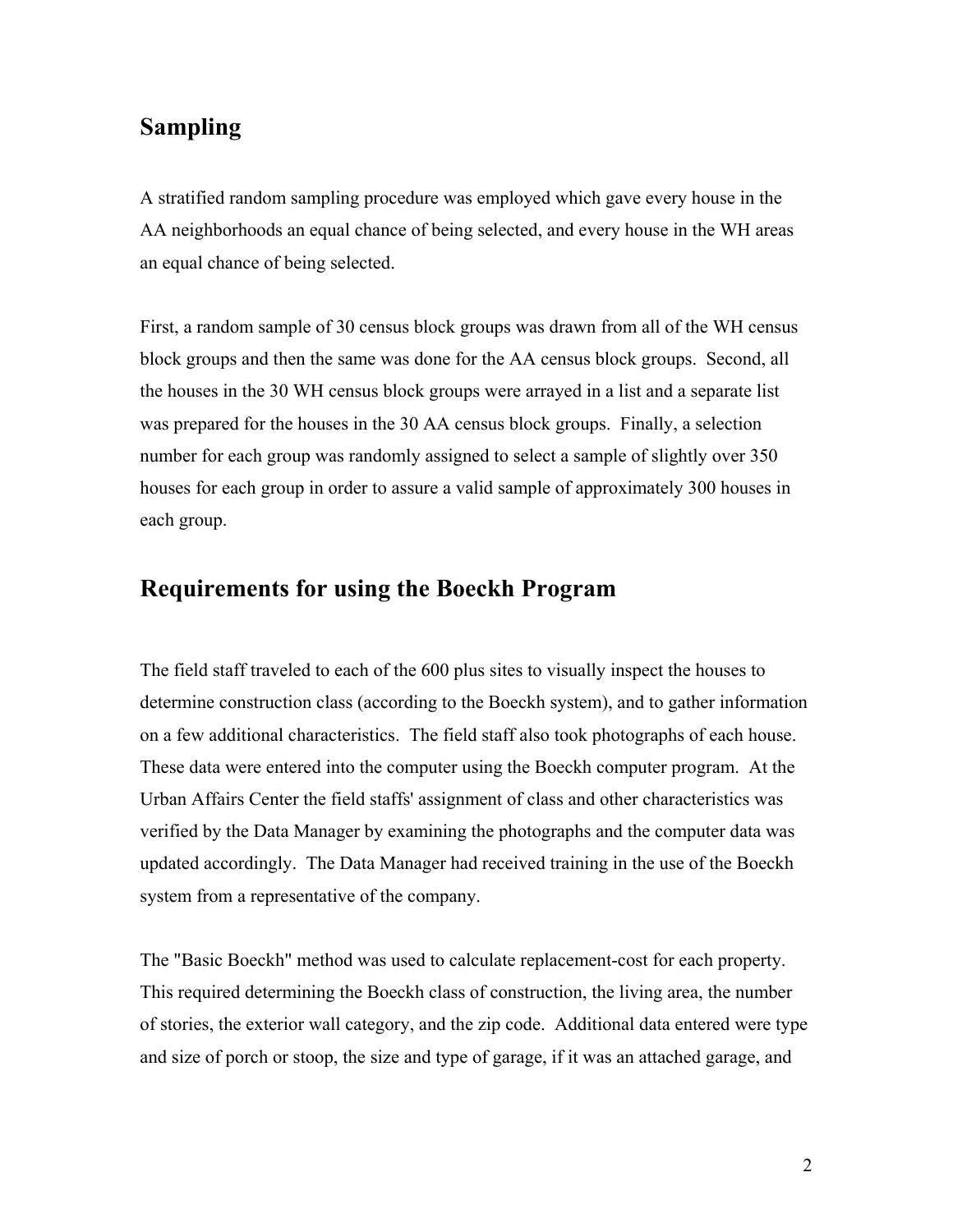|                                | Table 1          |            |
|--------------------------------|------------------|------------|
| <b>Classes of Construction</b> |                  |            |
| for $436xx$                    |                  |            |
| Construction                   |                  |            |
| Year                           | Class            | Multiplier |
| 1980 to                        | $\mathbf{A}$     | 1.10       |
| Present                        | B                | 1.45       |
|                                | $\mathcal{C}$    | 1.90       |
|                                | D                | 2.35       |
| 1940 to 1979                   | AA               | 1.26       |
|                                | <b>BB</b>        | 1.63       |
|                                | CC               | 2.04       |
|                                | <b>DD</b>        | 2.50       |
| Prior to 1940                  | X                | 1.57       |
|                                | Y                | 1.89       |
|                                | $\boldsymbol{Z}$ | 2.21       |
| Low End Basic                  | S                | 0.97       |
| High End Unique                | T                | 2.81       |
|                                |                  |            |

the type of roofing material. With these data the Boeckh program provided an estimate of the replacement-cost.

> Experience construction class of the property is the gle largest factor in determining the lacement-cost using the Boeckh program. eckh provides classes in three groups based year of construction. For houses built prior to 1940, there are three classes. For houses built ween 1940 and 1979, there are four classes. houses built from 1980 to present, there are o four classes. There are also two classes that nscend year of construction. "S" is for low basic houses, and "T" is for very high end que houses. As shown in Table 1, in addition the class, the multiplier is specific to each there digit zip code to account for labor and terial costs in different parts of the county.

 The system works by calculating a base cost for a house of a given square footage with a certain

type of roof material and exterior wall material. Then using the class, which is an indicator of style and quality, a multiplier is applied to adjust for class and location.

An estimate may be refined by entering a large number of other factors into the individual property record such as fireplaces, additional bathrooms, data on built-in appliances, etc. However these factors were not used. First, these data were not readily available. More importantly, preliminary testing of the data demonstrated that for the

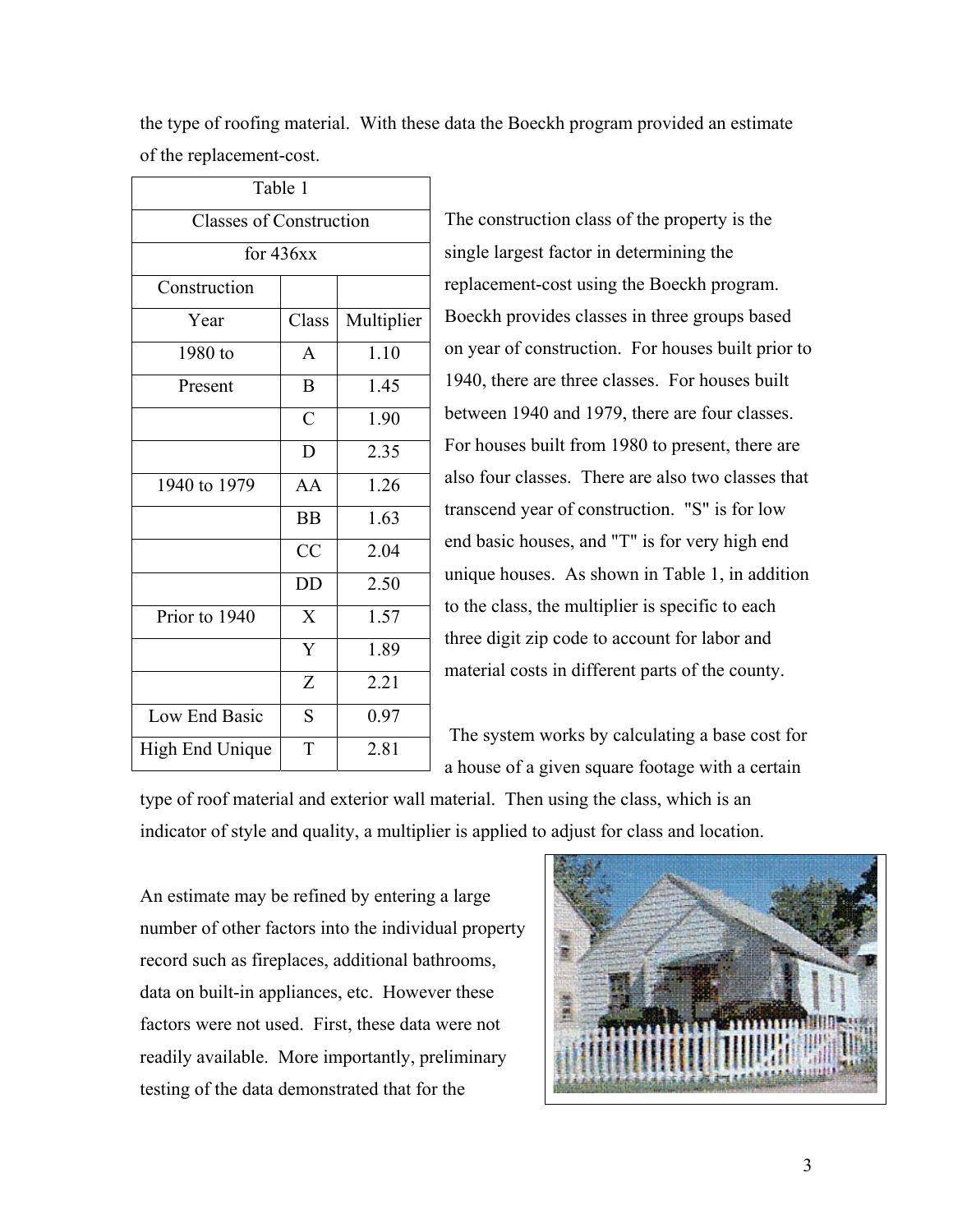purposes of this study, these factors were not of consequence. In addition, the feature that allowed for the addition of a basement was not used. Again, accurate information on the type and size of basement was not available. There is justification for excluding basement costs since replacement of a property may well not involve replacement of a basement.

Most of the houses in the sample could be readily assigned into one of the classes of construction after carefully considering the factors for assigning class, though some houses did not so easily fall into one of the classes. Table 1 illustrates that miss-

classifying a house can result in a significantly different replacement-cost. Consider the

house in Figure 1. It would appear to be a class "S" since it is a very simple rectangular structure without roof overhang and no exterior details. Still, on second examination, the roof pitch is higher than for "S" houses; therefore it might be considered an "AA" class.



What about the house in Figure 2? Here the determination is more difficult. It could be considered class "X" or class "Y". Two people evaluating this house could well judge it differently.

The class selected can have a significant impact on the calculation. A class "X" in the 43606 zip code would have a multiplier of 1.57, while a class "Y" house would have a multiplier of 1.89. Thus, on a house with a base value (determined from the square feet of living space and wall type) of 48,396, the class "X" would have a replacement-cost of \$75,982, while the class "Y" would have a replacement-cost of \$91,488. Finally,



consider Figure 3. Is this a class B, or is it a class C?

The point that needs to be made is that in evaluating an individual property, great care needed to be taken so as not to either over or under estimate the replacement-cost. The results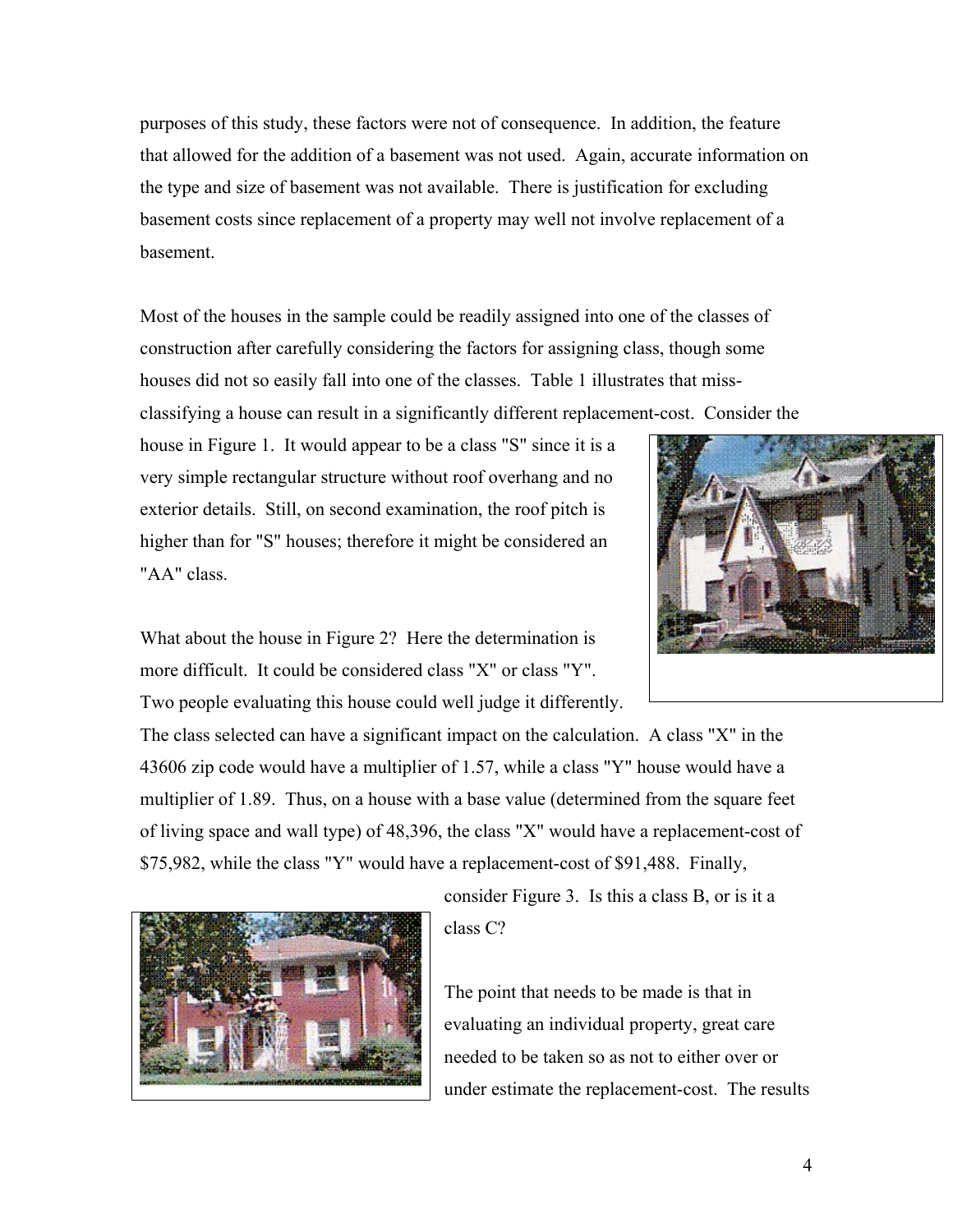of this study will show that even though careful attention was paid to the details, because of the considerable differences in the results between AA and WH areas, the fine distinction proved not to be a factor in the outcome. The map at the end of the Appendix shows the geographical distribution of the sample houses. The clustering of houses in census block groups shows the stratified nature of the sample. Table 2 shows the distribution of houses by class of construction in the sample.

#### **Results**

Data were gathered on 607 houses. In the AA census block groups, 310 site visits were completed and in the WH census block groups, 297. Table 3 characterizes the houses by

age and size. The median size of the houses in the AA and the WH census block groups is similar though the range is greater in the AA census block groups. This is because there are some large older houses in the central city where the AA census block groups are located. The different location, AA in the central city and WH more to the periphery, accounts for the difference in median year the houses were constructed, 1911 in AA and 1952 in WH.

| Table 2                   |                  |                |                  |  |
|---------------------------|------------------|----------------|------------------|--|
| Number of Houses by Class |                  |                |                  |  |
| Construction              |                  |                |                  |  |
| Year                      | Class            | AA             | WH               |  |
| 1980 to                   | $\mathbf{A}$     | $\mathbf{1}$   | 5                |  |
| Present                   | $\boldsymbol{B}$ | $\overline{0}$ | $\boldsymbol{0}$ |  |
|                           | $\overline{C}$   | 3              | 6                |  |
|                           | D                | $\overline{0}$ | $\boldsymbol{0}$ |  |
| 1940 to 1979              | AA               | 6              | 69               |  |
|                           | <b>BB</b>        | $\overline{2}$ | 34               |  |
|                           | CC               | $\overline{0}$ | 30               |  |
|                           | <b>DD</b>        | $\overline{2}$ | $\overline{2}$   |  |
| Prior to 1940             | X                | 191            | 57               |  |
|                           | Y                | 72             | 31               |  |
|                           | $\boldsymbol{Z}$ | $\overline{2}$ | $\overline{0}$   |  |
| Low End Basic             | S                | 31             | 62               |  |
| High End Unique           | T                | $\overline{0}$ | 1                |  |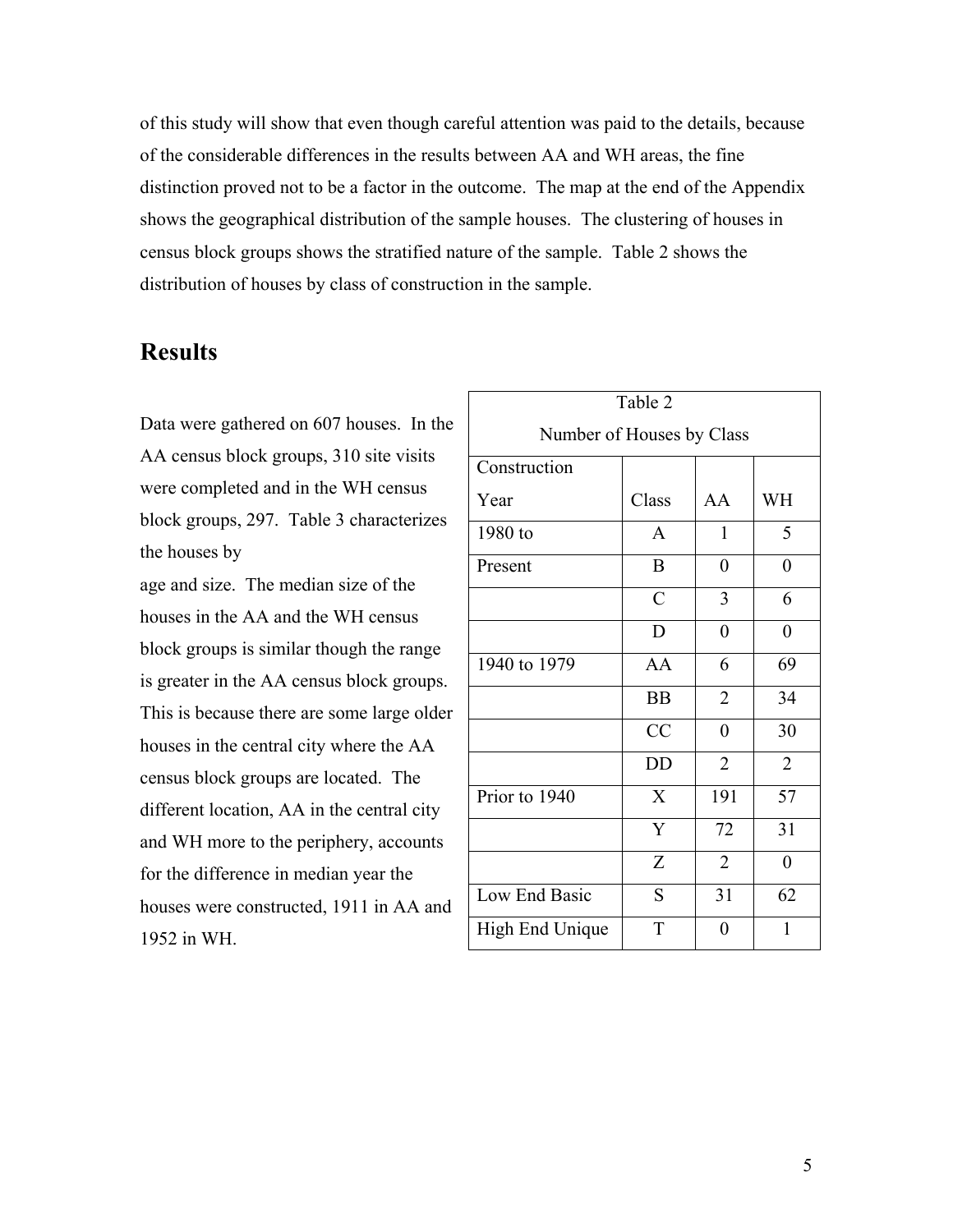| Table 3                         |                                               |                                  |                            |                         |                 |
|---------------------------------|-----------------------------------------------|----------------------------------|----------------------------|-------------------------|-----------------|
| Houses Analyzed by Age and Size |                                               |                                  |                            |                         |                 |
|                                 | Number of<br><b>Tract Blocks</b><br>in Sample | Number of<br>Houses in<br>Sample | Median Year<br>House Built | Median Size<br>(sq ft.) | Range (sq. ft.) |
| AA                              | 29                                            | 310                              | 1911                       | 1393                    | 608-7271        |
| WH                              | 28                                            | 297                              | 1952                       | 1340                    | 544-4676        |

If we look at average replacement-cost, shown in Table 4, it is very similar. It is just over \$88,000 in AA census block groups and about \$84,000 in WH census block groups. Clearly there are more "X" and "Y" class houses in the AA areas, that is houses built prior to 1940. (See Table 2) In WH areas there are more houses in the "AA", "BB", and

| Table 4                           |                |             |        |  |  |
|-----------------------------------|----------------|-------------|--------|--|--|
| market value and replacement-cost |                |             |        |  |  |
|                                   | Average        | Average     | Number |  |  |
|                                   | Market         | Replacement | οf     |  |  |
|                                   | Values<br>Cost |             | Houses |  |  |
|                                   |                |             |        |  |  |
| AA                                | \$19,028       | \$88,422    | 310    |  |  |
| WH                                | \$68,591       | \$83,828    | 297    |  |  |

"CC" classes, that is houses built between 1940 and 1980. Yet a review of the table of construction classes provided by Boeckh (see Table 1) shows replacementcost similar for class "X" and for class "AA" and similar for class "Y" and "BB". the fact that class "X" is a bit higher than class "AA" and class "Y" is a bit higher than for "BB" explains the slightly higher average replacement-cost

in the AA census block groups than in the WH census block groups.

Market value was obtained from a Lucas County Auditor's Office. Every six years the auditor reassesses all of the properties to determine a market value. This 100% value is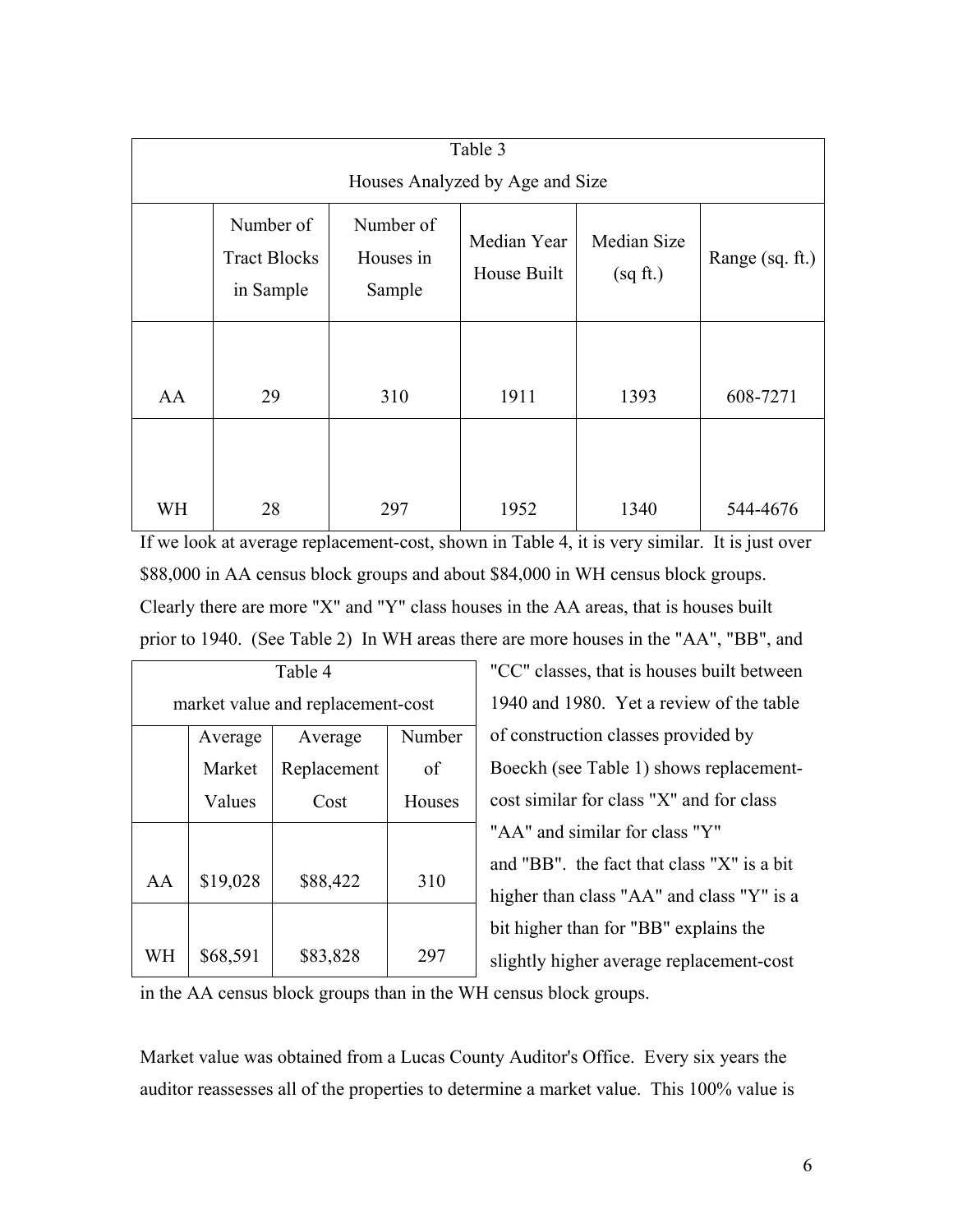recorded in the property record. The last assessment was completed in 1994. The sales price of a house is also recorded, but since only about 5000 houses are sold each year, sales price is not available for each of the sample houses. Only a derived sales price could be obtained, one based on a statistical adjustment to the assessed value. This was not done in this study in order to evaluate market-value to replacement cost at the individual house level. (See note on Market-Value, page 10.)

Table 5 (see next page) shows the number of houses that meet market-value to replacement-cost guidelines at ratios from 30 percent to 80 percent. If the underwriting guideline were at the ratio of 50% (market-value must be equal to or greater than 50% of replacement-cost) then 19 of the houses out of a total of 310, or 6.13% meet the guideline in AA areas. In WH areas 252 of the 297 houses, or 84.85% meet the guideline.

An analysis of the data from the 607 houses in the sample shows a considerable disparate impact at all ratios of market-value to replacement-cost between the AA and WH neighborhoods. There is a 70 percentage point difference between houses qualifying in the AA areas and houses qualifying in the WH areas at the 30 percent level. At the 80 percent level, the difference is 56 percentage points between the AA areas than in the WH areas. As shown in Table 5, the differences between AA and WH areas lessen when the ratio of market-value to replacement-cost is increased in the 30 to 80 percent ratios. Nevertheless, using difference as the measure of impact, the disparate impact is large at all levels.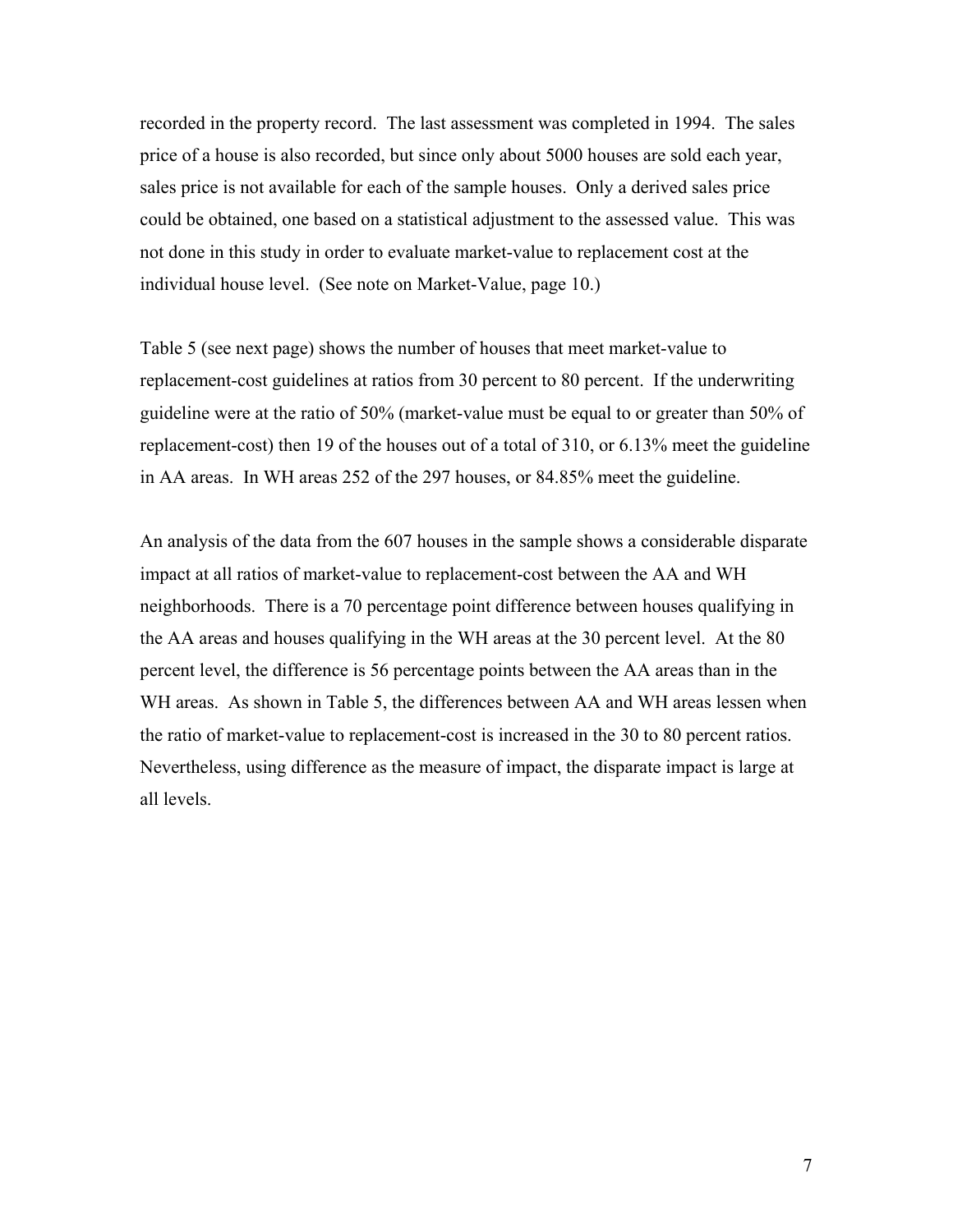|                                                        |                                         | Table 5 |                                             |         |  |
|--------------------------------------------------------|-----------------------------------------|---------|---------------------------------------------|---------|--|
| Percentage of Houses in AA & WH Areas with Market      |                                         |         |                                             |         |  |
| Values Equal to or Greater than Various Percentages of |                                         |         |                                             |         |  |
| Replacement Cost                                       |                                         |         |                                             |         |  |
| Market Value<br>as a Percentage                        | AA Areas<br>Qualifying<br><b>Houses</b> |         | <b>WH</b> Areas<br><b>Qualifying Houses</b> |         |  |
| of Replacement                                         |                                         |         |                                             |         |  |
| Cost                                                   | Number                                  | Percent | Number                                      | Percent |  |
| 30%                                                    | 70                                      | 22.58   | 277                                         | 93.27   |  |
| 35%                                                    | 44                                      | 14.19   | 272                                         | 91.58   |  |
| 40%                                                    | 31                                      | 10.00   | 266                                         | 89.56   |  |
| 45%                                                    | 24                                      | 7.74    | 260                                         | 87.54   |  |
| 50%                                                    | 19                                      | 6.13    | 252                                         | 84.85   |  |
| 55%                                                    | 17                                      | 5.48    | 239                                         | 80.48   |  |
| 60%                                                    | 14                                      | 4.52    | 228                                         | 76.77   |  |

65% 13 4.19 216 72.73

70% 10 3.23 212 71.38

75% 6 1.94 191 64.31

80% 6 1.94 174 58.59

# **Statistical**

## **Analysis**

Chart 1 displays a scatter plot of the number of houses qualifying at the different ratios categorized by AA and WH areas. This chart shows an inverse correlation between number of qualifying properties and qualifying ratio for both the AA and the WH houses. See Tables A1 and A2 in the Appendix. These tables show that the inverse

correlation for the WH properties is slightly larger than for the AA properties. As the scatter plot shows, at ratios from 45 percent and above, the number of houses qualifying in the AA areas is negligible. The scatter plot also shows an obvious difference in the number of houses that qualify in the AA and the WH areas at all ratios.

of Houses | 310 | 297

Total Number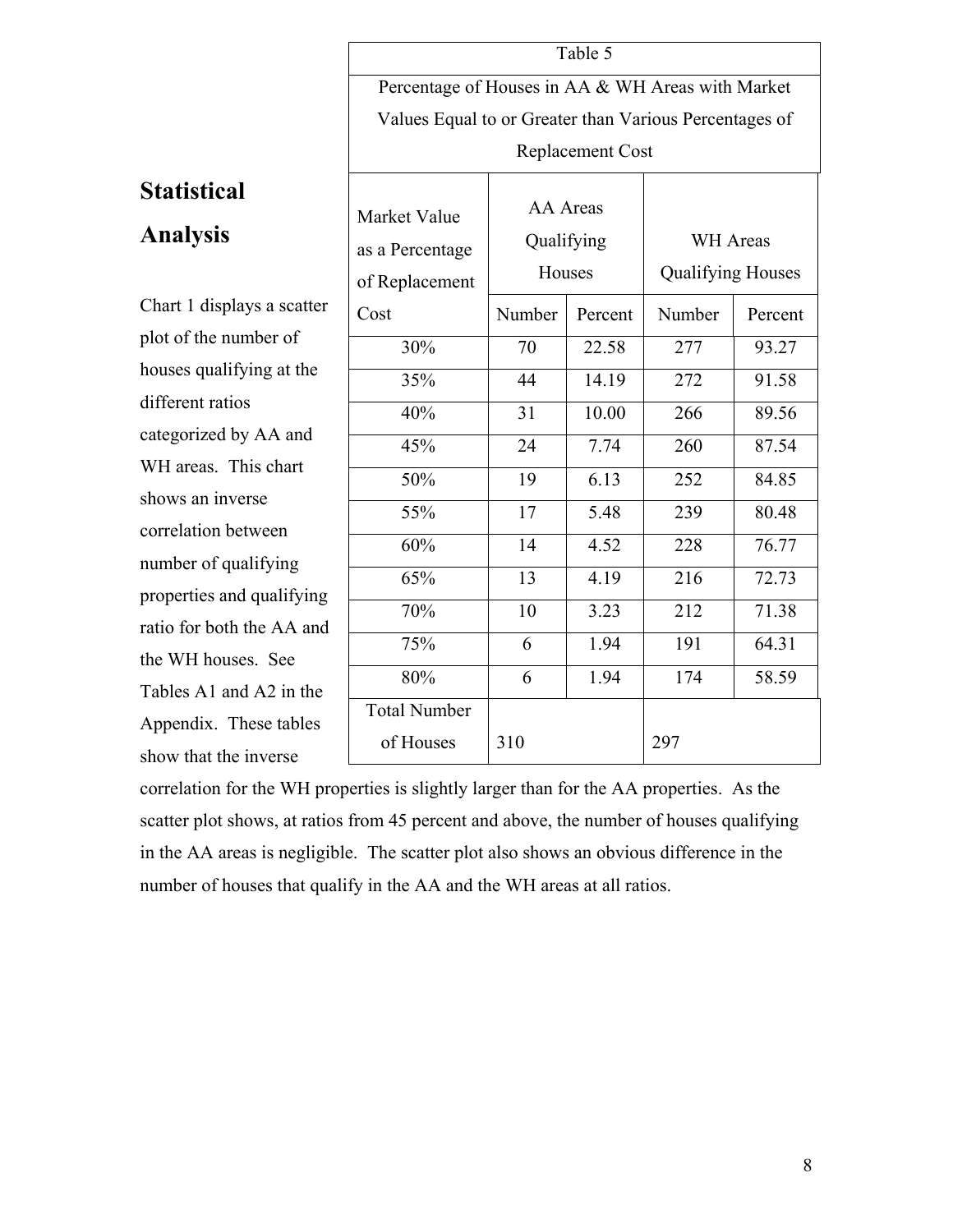

Chart 2 shows a histogram of AA and WH houses qualifying at each ratio. Chi-square analysis of this data was used to evaluate the difference between AA and WH areas at each ratio. The results of the Chi-square tests are provided in the Appendix, Tables A3 through A8. These tables show that at all ratios the difference in the number of properties qualifying in AA and WH areas is statistically significant.  $(P< .0001)$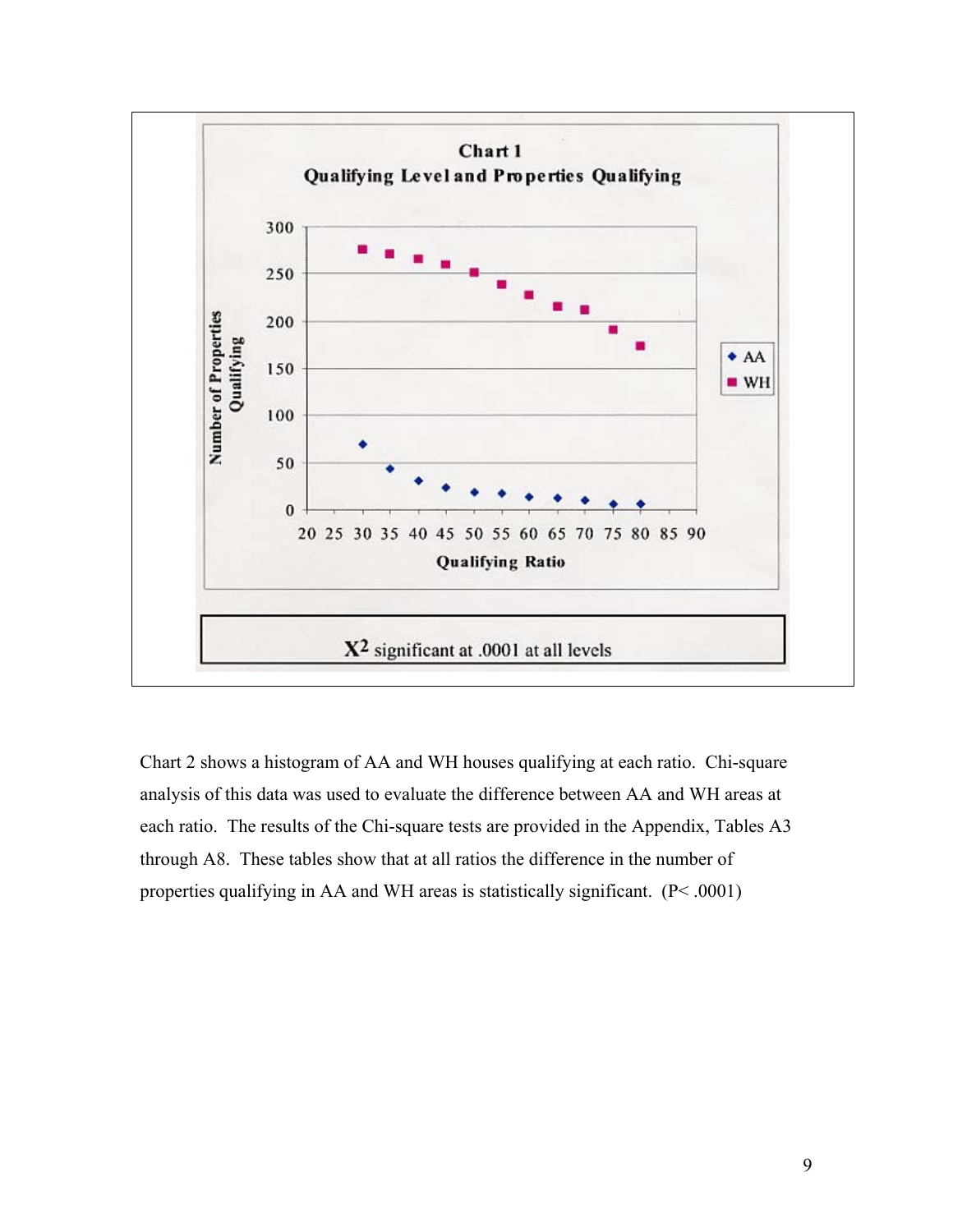

 The probability of error is extremely small. For example, at the 30 percent ratio, see Table 6, you would expect a minimum of 127 houses in the AA areas to qualify if location were not a factor. However, the observed number of only 70 qualifying houses in the AA areas demonstrates that the racial composition of the neighborhood is the controlling factor. At the ratio of 80, the expected number of houses qualifying would be 88, while the observed number is 6.

All of the Chi-squares show this same patter and at all ratios between 30 and 80, the differences between AA and WH properties qualifying are highly significant.

Using market-value to replacement-cost as a determinant for insurance qualification systematically disadvantages all property owners in AA neighborhoods in comparison to property owners in WH neighborhoods.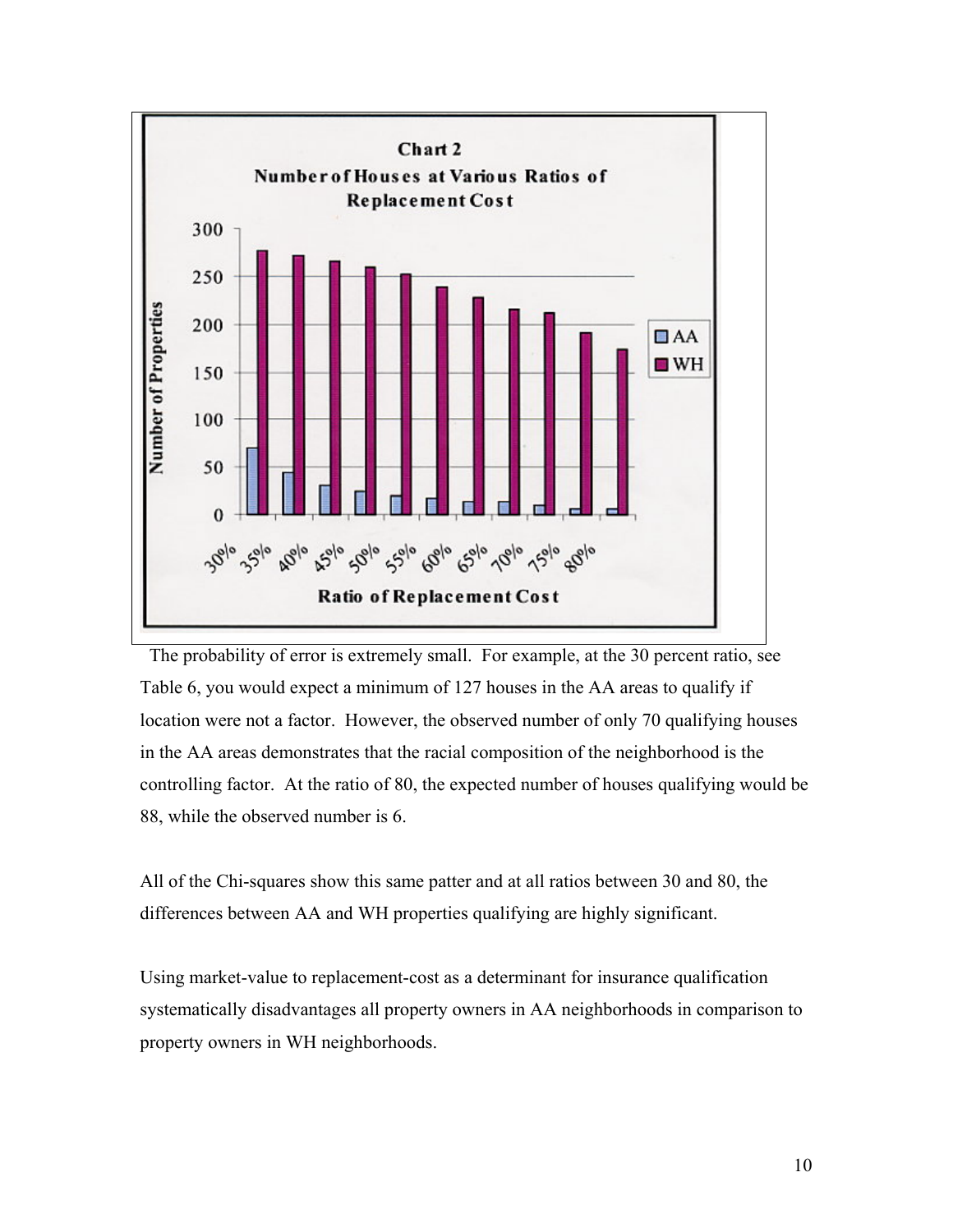

#### **Note on Market-Value**

Between 1994, when the last auditor's assessment was made, and 1999, there has been an approximately 14% average increase in market values for single family houses in Lucas County as a whole. This average was not a uniform increase. There was a disproportionate increase between property values in the city of Toledo and those outside the city of Toledo. However, even ascribing a 14% increase to all sample properties does not appreciably change the number of properties qualifying at the various ratios. A 14% increase in property values at the 30% ratio would add 15 houses to the number qualifying. This number remains considerably below the 127 houses expected to qualify (Table 6) if location were not a factor. It increases the number of houses qualifying by only 2 at the 80% ratio. Eight qualifying does not appreciably change the results when 88 properties would be expected to qualify if location were not a factor.

#### **Conclusion**

The disparity between the number of houses meeting a qualifying ratio, (market-value to replacement-cost), in the AA and the WH census block groups is so great that the subtle